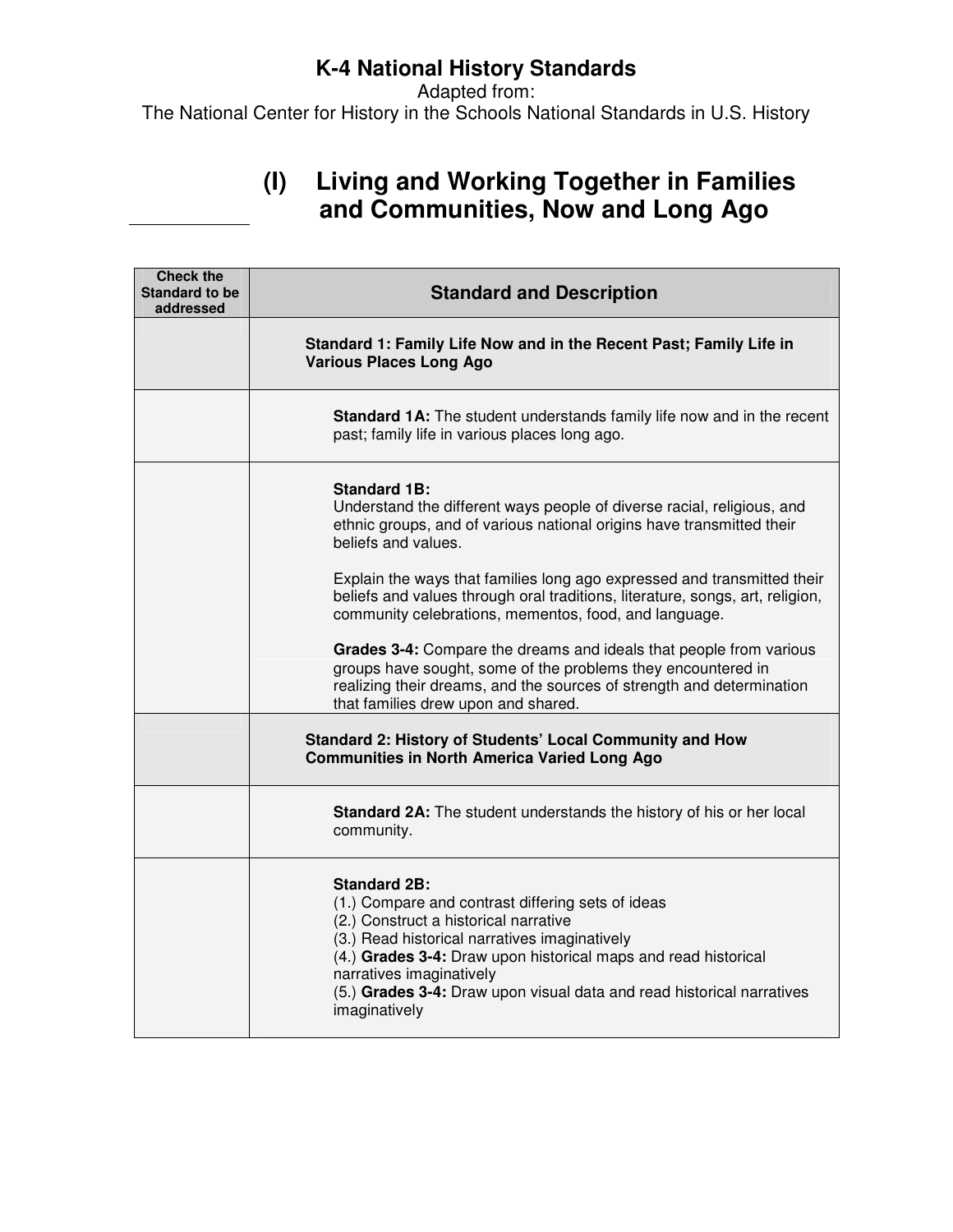Adapted from:

The National Center for History in the Schools National Standards in U.S. History

# **(II) The History of the Students' Own State or Region**

| <b>Check the</b><br><b>Standard to be</b><br>addressed | <b>Standard and Description</b>                                                                                                                                                             |
|--------------------------------------------------------|---------------------------------------------------------------------------------------------------------------------------------------------------------------------------------------------|
|                                                        | Standard 3: The People, Events, Problems, and Ideas that<br><b>Created the History of Their State</b>                                                                                       |
|                                                        | <b>Standard 3A:</b> The student understands the history of<br>indigenous peoples who first lived in his or her state or<br>region.                                                          |
|                                                        | <b>Standard 3B:</b> The student understands the history of the<br>first European, African, and/or Asian-Pacific explorers and<br>settlers who came to his or her state or region.           |
|                                                        | <b>Standard 3C:</b> The student understands the various other<br>groups from regions throughout the world who came into his<br>or her own state or region from long ago to the recent past. |
|                                                        | <b>Standard 3D:</b> The student understands the interactions<br>among all these groups throughout the history of his or her<br>state.                                                       |
|                                                        | <b>Standard 3E:</b> The student understands the ideas that were<br>significant in the development of the state and that helped<br>to forge its unique identity.                             |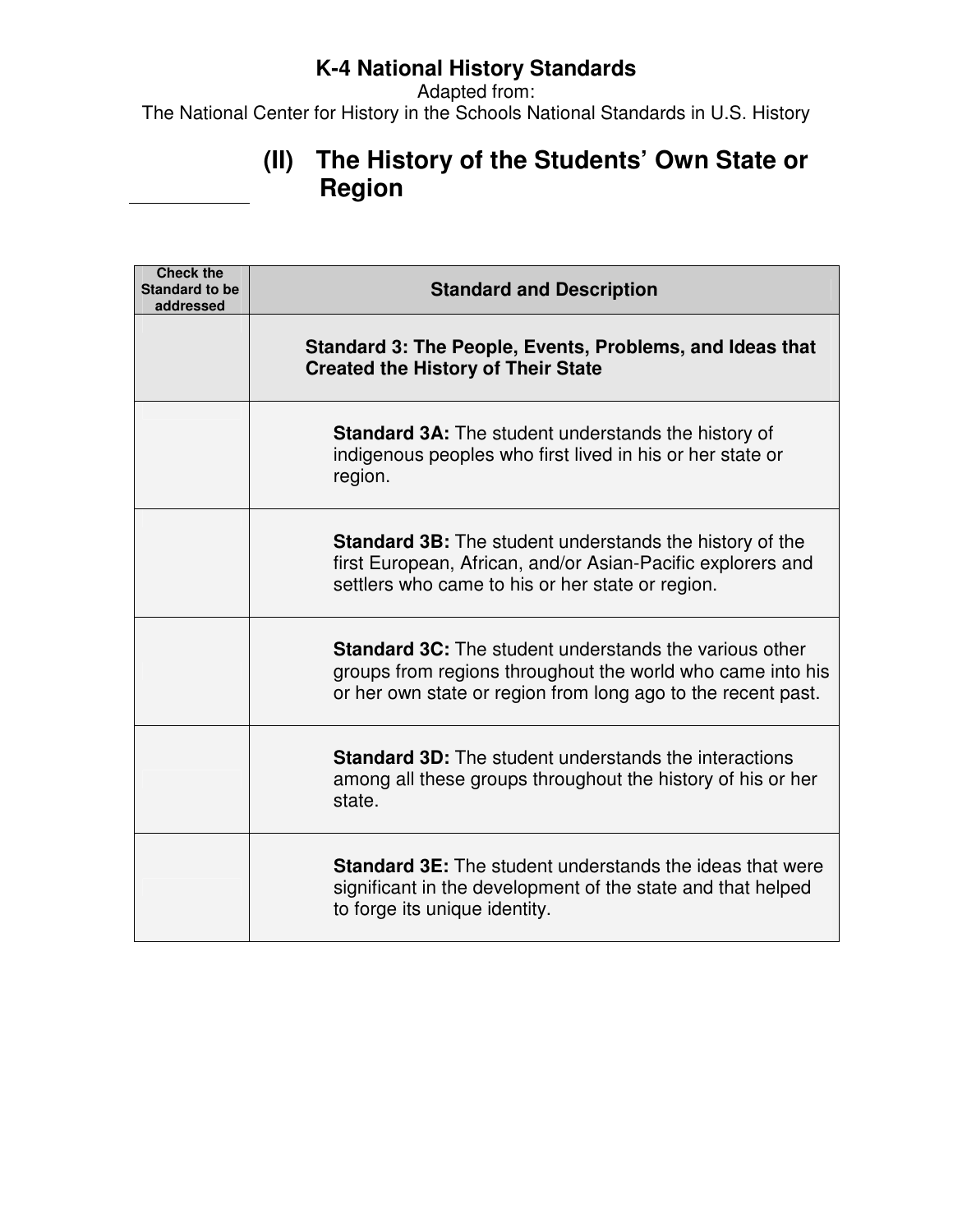Adapted from: The National Center for History in the Schools National Standards in U.S. History

#### **(III) The History of the United States: Democratic Principles and Values and the Peoples from Many Cultures Who Contributed to Its Cultural, Economic and Political Heritage**

| <b>Check the</b><br><b>Standard to be</b><br>addressed | <b>Standard and Description</b>                                                                                                                                                                               |
|--------------------------------------------------------|---------------------------------------------------------------------------------------------------------------------------------------------------------------------------------------------------------------|
|                                                        | Standard 4: How Democratic Values came to be and How People,<br>Events, and Symbols have exemplified them                                                                                                     |
|                                                        | <b>Standard 4A:</b> The student understands how the United States<br>government was formed and the nation's basic democratic principles set<br>forth in the Declaration of Independence and the Constitution. |
|                                                        | <b>Standard 4B:</b> The student understands ordinary people who have<br>exemplified values and principles of American democracy.                                                                              |
|                                                        | <b>Standard 4C:</b> The student understands historic figures that have<br>exemplified values and principles of American democracy.                                                                            |
|                                                        | <b>Standard 4D:</b> The student understands events that celebrate and<br>exemplify fundamental values and principles of American democracy.                                                                   |
|                                                        | Standard 4E: The student understands national symbols through which<br>American values and principles are expressed.<br>(1.) Demonstrate and explain the influence of ideas                                   |
|                                                        | Standard 5: The Causes and Nature of Various Movements of<br>Large Groups of People into and within the United States, Now and<br><b>Long Ago</b>                                                             |
|                                                        | <b>Standard 5A:</b> The student understands the movements of large groups<br>of people into his or her own and other states in the United States now<br>and long ago.                                         |
|                                                        | Standard 6: Regional Folklore and Cultural Contributions That<br><b>Helped to Form Our National Heritage</b>                                                                                                  |
|                                                        | <b>Standard 6A:</b> The student understands folklore and other cultural<br>contributions from various regions of the United States and how they<br>help to form a national heritage.                          |